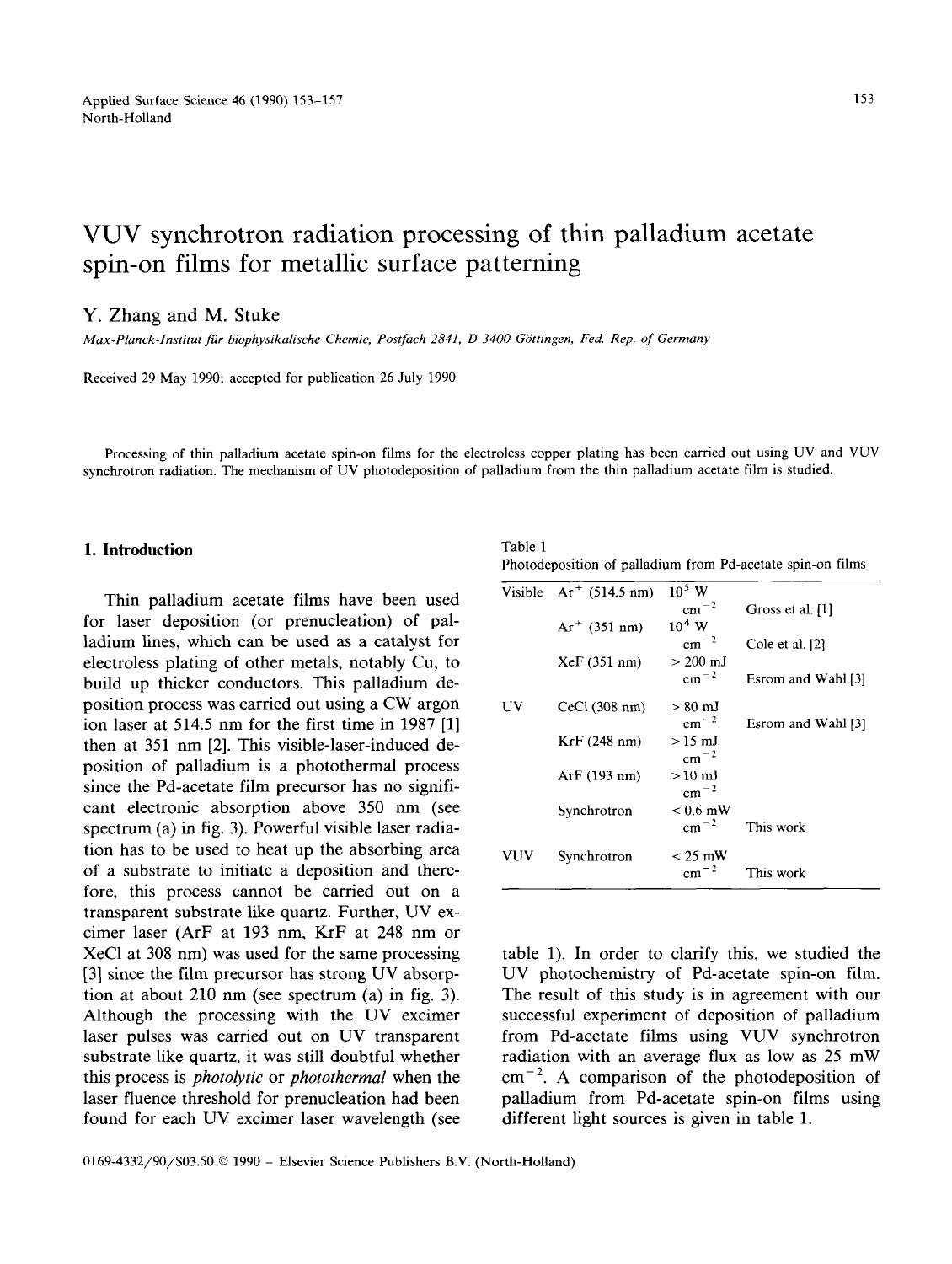#### **2. Experiment**

The palladium acetate  $( Pd(\mu-O_2CCH_3)_2)_3$  was spin-coated from a chloroform solution onto different substrates  $(Al_2O_3$  ceramic, quartz and silicon wafer) to a thickness ranging from 0.02 to 1.5  $\mu$ m, depending on solution concentration and spin speed. The thickness of the spin-on film was measured using a Sloan Dektak IIA stylus profilometer.

UV spectra of the palladium acetate film on a quartz substrate were recorded on a Shimadzu UV-160 spectrometer, which was also used to estimate the thickness of the thin film below 0.05  $\mu$ m. IR spectra of the palladium acetate films on either a silicon wafer or an  $Al_2O_3$  ceramic were recorded on a Nicolet 740 SX Fourier transform infrared spectrometer to monitor the chemical change inside the palladium acetate film exposed to UV laser light. A Balzers QMG 511 quadrupole mass spectrometer was used to detect desorbed species during the UV excimer laser irradiation of the Pd-acetate film under high vacuum.

The UV or VUV light source was taken either from a Lambda Physik EMG 500 excimer laser at

248 nm (KrF) or 193 nm (ArF), or from the synchrotron radiation provided by the electron storage ring (BESSY) in Berlin, which, through a Wadsworth monochromator without being dispersed (at the zeroth order of the grating), gives a 40-300 nm VUV beam of an average flux of  $5 \times 10^{13}$  photons s<sup>-1</sup> cm<sup>-2</sup> at the focussed spot of  $1.3 \times 1$  mm<sup>2</sup>. Different wavelength ranges of the synchrotron radiation can be obtained using different windows, that is, 40-300 nm (without any window), 110-300 nm (with a LiF window) and 180-300 nm (with a quartz window). No difference in the processing was found in the different wavelength ranges.

The palladium deposit, after the substrate was washed in chloroform, was used for electroless plating of copper to check if enough Pd had been formed on the substrate surface.

#### **3. Spectrometric study of chemical changes**

At a low fluence level, namely 4 mJ cm<sup>-2</sup>, no palladium deposition could be induced from the palladium acetate spin-on film even after about



Fig. 1. FT-IR spectra (420–3300 cm<sup>-1</sup>) of the palladium acetate film before (a) and after (b) exposure to about thirty thousand shots of 248 nm laser pulses at a low fluence level  $(4 \text{ mJ cm}^{-2})$ .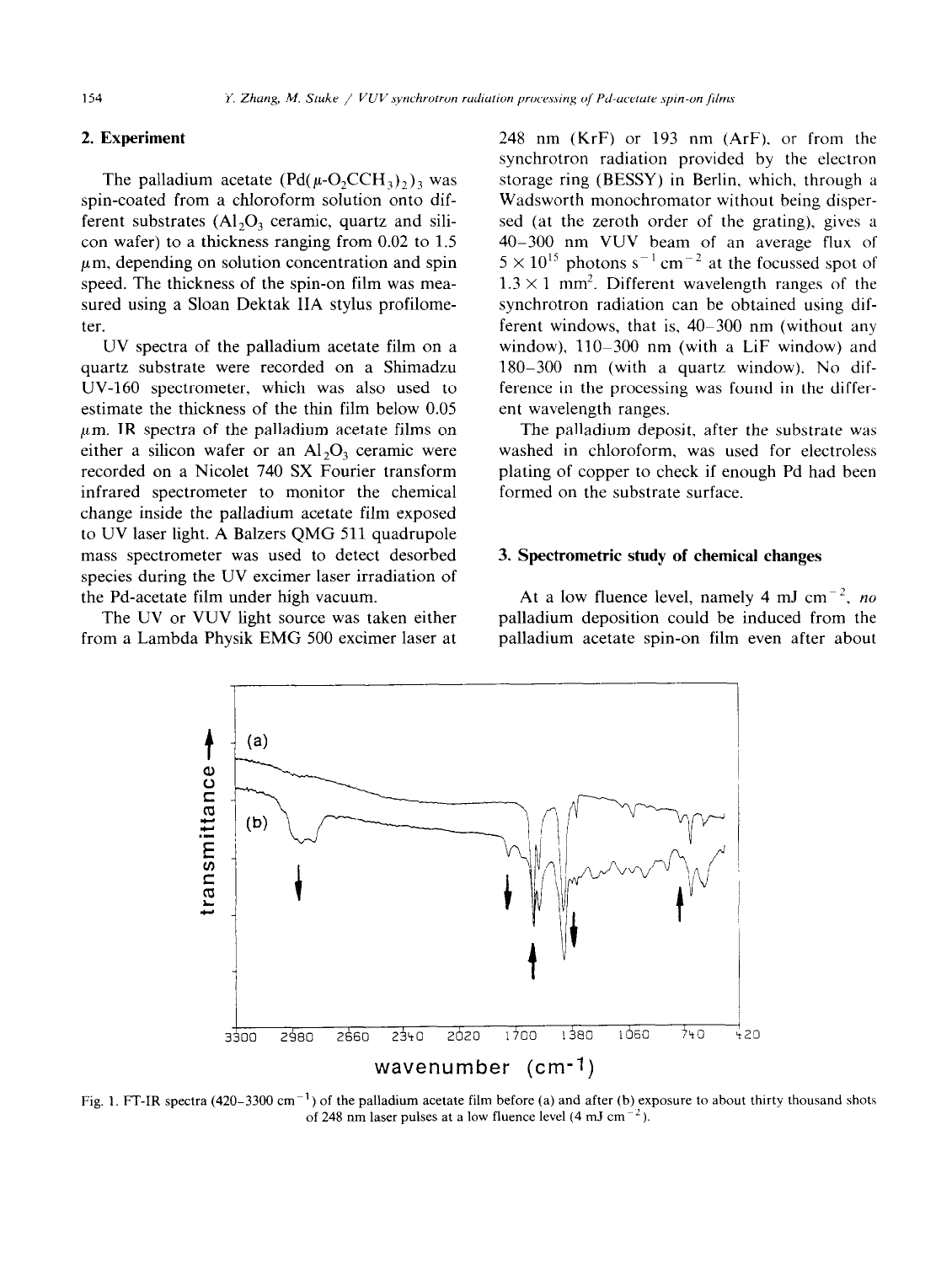| Wavenumber $\text{(cm}^{-1})$ | Vibration                     | Change   | Meaning               |
|-------------------------------|-------------------------------|----------|-----------------------|
| 2950-2800                     | CH stretching of $CH3$        | Increase | C-O bonds break       |
| 1726                          | C=O stretching of ester       | Appear   | Pd-O bonds break      |
| 1596                          | C=O stretching of carboxylate | Decrease | Pd-O, C-O bonds break |
| 1370                          | $CH3$ -O deformation          | Increase | C-O bonds break       |
| 765                           | C=O scissoring of carboxylate | Decrease | Pd-O, C-O bonds break |

Table 2 Assignment of some changes of the IR spectral features in fig. 1

thirty thousand shots of UV excimer laser pulses at 248 nm or 193 nm. However, the chemical change in the film precursor after the irradiation can clearly be seen in the IR spectra shown in fig. 1, where some changes of the spectral features (see arrows) are assigned [4] and summarized in table



wavenumber (cm-l)

Fig. 2. FT-IR spectra  $(500-1700 \text{ cm}^{-1})$  of the palladium acetate film before (a) and after exposure to four shots (b) and to thirty shots (c) of 248 nm laser pulses with 12 mJ cm<sup>-2</sup>.



Fig. 3. UV spectra of the palladium acetate film before (a) and after (b) exposure to about thirty thousand shots of 248 nm laser pulses at a low fluence level  $(4 \text{ mJ cm}^{-2})$ .

2, which indicates that the palladium acetate film precursors have been dissociated by the UV laser light at 248 or 193 nm without seeing any film damage. The chemical changes under UV light are rather different from those under ion beam irradiation [5].

If the UV laser fluence was increased to above the prenucleation fluence threshold, the film was damaged and the palladium deposit appeared, which could be used for the copper plating. In this case, the spectral change in the IR spectra in fig. 2 behaves completely differently from that in fig. 1. Here, the monotonous decrease in all the spectral features indicates that all the molecular photofrag-

| Table 3 |  |                                                                  |  |
|---------|--|------------------------------------------------------------------|--|
|         |  | Ion signals detected due to desorbed photoproducts <sup>a)</sup> |  |

| m/e                                            |    |    |     |          |  |
|------------------------------------------------|----|----|-----|----------|--|
| 59                                             | 44 | 43 | -27 |          |  |
| Ions $O_2CCH_3^+$ $CO_2^+$ $OCH_3^+$ $CCH_3^+$ |    |    |     | $CH_3^+$ |  |

<sup>a)</sup> The base pressure is  $10^{-8}$  mbar.



Fig. 4. UV spectra of the palladium acetate film before (a) and after exposure to four shots (b) and to thirty shots (c) of 248 nm laser pulses with 12 mJ cm<sup>-</sup>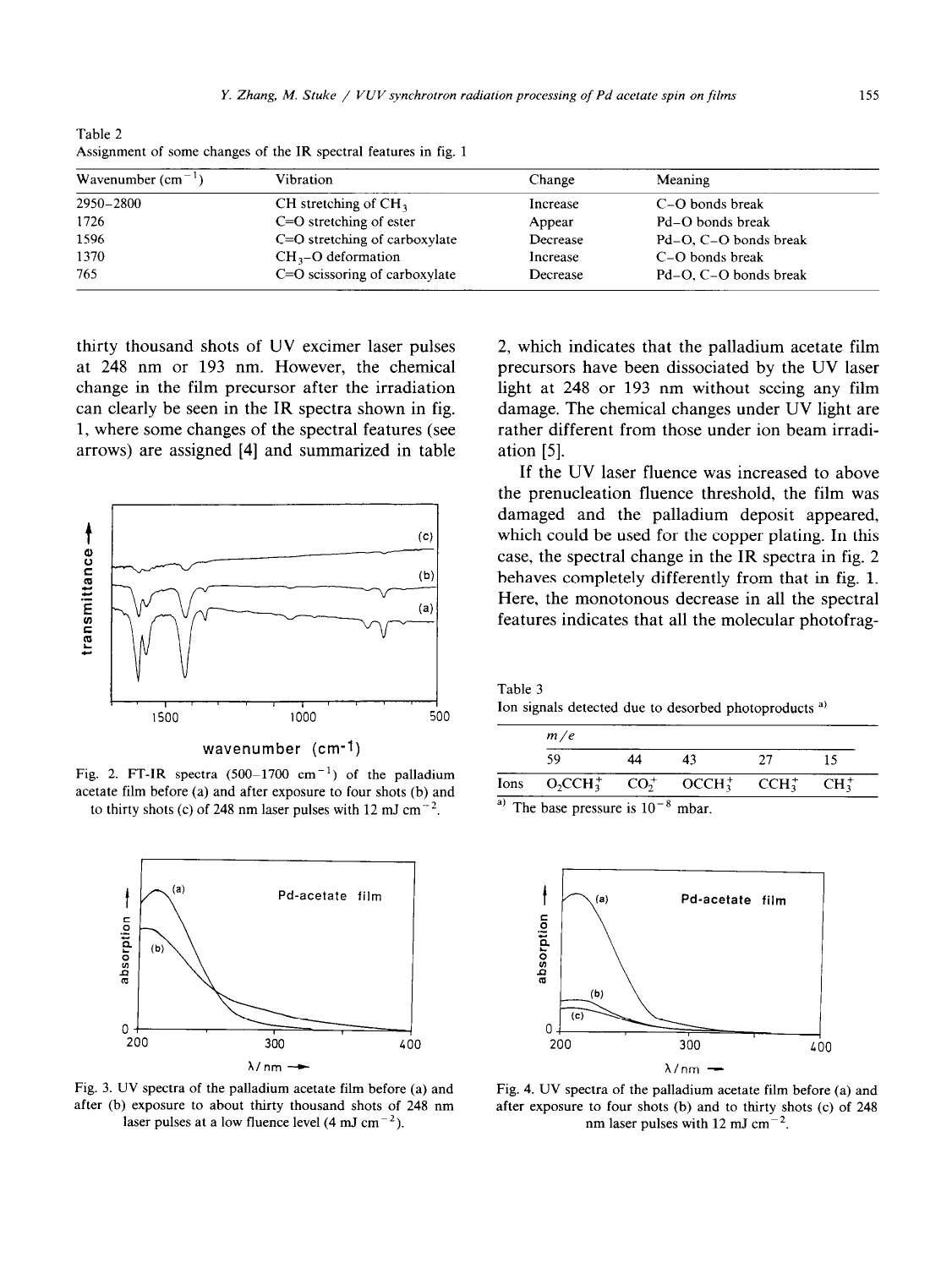ments have been desorbed at a high laser fluence level, leading to the deposition of pure palladium. Actually, we measured the gas background by mass spectroscopy during the Pd-acetate film being exposed to KrF laser radiation above the fluence threshold for prenucleation and detected the desorbed photoproducts, as given in table 3. Our results in table 3 are somewhat different from those under ion-beam irradiation [6] but looks more reasonable. CO<sub>2</sub> seems to be a main desorbed species and no Pd-containing ions at  $m/e$ > 100 were detected. Although the smaller mass ions like CCH<sub>3</sub><sup>+</sup> and CH<sub>3</sub><sup>+</sup> may also be due to further fragmentation of the larger mass ones, we can conclude from table 3 that the Pd-acetate film precursor has been decomposed by the 248 nm laser pulse, with the ligand part and its photofragments desorbed and the palladium deposited, which is consistent with the results concluded from the IR spectra (fig. 2).

For a cross-check, the changes in the UV absorption spectra were also measured below and above the fluence threshold, as shown in figs. 3 and 4. Here again, the spectral change is shown in fig. 3 (below the fluence threshold) while the monotonous decrease is shown in fig. 4 (above the threshold). These results agree with those from the IR spectra.

## 4. **Discussion**

From the above observations it is now clear that below the fluence threshold, UV laser-induced *dissociation* of the palladium acetate film occurs but no deposition of palladium. This is similar to what has been found in the UV laser photoablation of organic polymers, namely the photolysis of the PMMA film before its photoablation, referred to as "incubation" [7]. Above the threshold, UV-laser-induced *desorption* of the ligand part photoproduct and its photofragments formed in the UV laser photolysis of the film precursors during a UV laser pulse results in *deposition* of palladium as seen. Since this fluence threshold for the photodesorption process may exist [8], therefore, it is not surprising to find a fluence threshold for the UV excimer laser deposi-

tion of palladium from Pd-acetate films. The prenucleaton threshold depends on the absorption coefficient of the UV radiation and the thickness of the film. When the laser fluence is increased much higher than the prenucleation threshold. *photoahlation* rather than the deposition occurs. where not only the ligand part and its photofragments but also the palladium deposit, maybe even the film precursor molecules before their decomposition. will be desorbed. This photoablation has been known as "negative process" and **used** for application as well [9].

As studied above, the fluence threshold for the photodeposition is due to minimum amount of energy needed for the photodesorption. The broad-band UV or VUV light may reduce the threshold. due to efficient coupling of the photon energy into the film through its broad-band absorption. Therefore, the VUV synchrotron radiation (40-300 nm) with an average flux as low as 25 mW  $cm^{-2}$  was used for the deposition of palladium from Pd-acetate spin-on films. Since the 180–300 nm synchrotron radiation  $(5 \times 10^{14})$ photons  $s^{-1}$  cm<sup>-2</sup>) could be used to carry out the same processing on a *transparent* quartz substrate. no pyrolytic process should be involved. As shown in table I. the fluence threshold is considerably reduced by using the synchrotron radiation. More recently, it was found that the broad-band UV  $Xe_2^*$  excimer lamp (166-178 nm) with a low flux of  $125 \text{ mW cm}^{-2}$  can also be used for the same processing [lo]. All these results confirm our above study.

## 5. **Conclusion**

A processing of thin palladium acetate spin-on films for electroless copper plating can be carried out using UV and VUV synchrotron radiation of an average flux of  $5 \times 10^{15}$  photons s<sup>-1</sup> cm<sup>-2</sup>. This confirms our mechanistic study, which shows that the UV photolysis of the palladium acetate film has occurred below the fluence threshold of the UV photodeposition and that this threshold is due to the desorption of the ligand and its photofragments leading to the deposition of palladium.